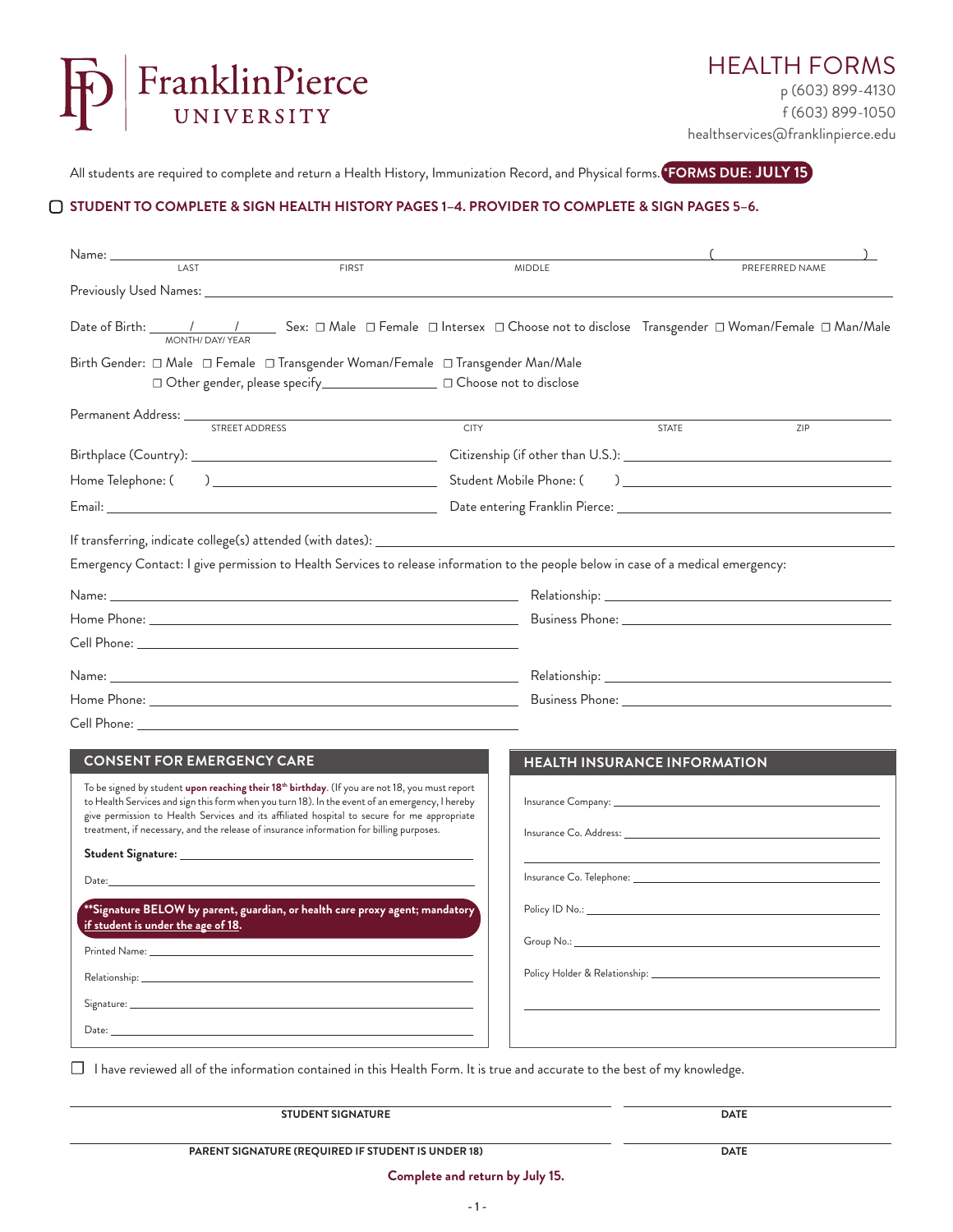

## **Personal History**

- 1. Names and dosages of prescription drugs and herbal/sports supplements:
- 2. Names of over-the-counter medicines used:
- 3. Serious illness/surgery/handicaps:
- 4. Is there anything else Health Services should know about your medial history?

| Allergies             | Yes | No | Surgeries               | Yes | No | For women only        | Yes | No |
|-----------------------|-----|----|-------------------------|-----|----|-----------------------|-----|----|
| Penicillin            |     |    | Appendectomy            |     |    | Irregular Periods     |     |    |
| Sulfa Drugs           |     |    | Tonsillectomy           |     |    | Severe Cramps         |     |    |
| Other Drugs           |     |    | Hernia Repair           |     |    | <b>Excessive Flow</b> |     |    |
| Chicken Feathers/Eggs |     |    | Fractures/Orthopedics   |     |    | <b>Breast Lumps</b>   |     |    |
| Horse Serum           |     |    | Handicaps/Special Needs |     |    | Other (explain)       |     |    |
| Foods                 |     |    | Other (explain)         |     |    |                       |     |    |
| Wasps/Bees            |     |    |                         |     |    |                       |     |    |
| Trees/Plants          |     |    |                         |     |    |                       |     |    |
| Dust/Molds            |     |    | Other (explain)         |     |    | Medications Used:     |     |    |
| Other (explain)       |     |    |                         |     |    |                       |     |    |

| Do you have a present or past history of: |                                              | Yes | No | EXPLANATIONS: Please explain any answers in the "yes" column<br>(reference item numbers). |
|-------------------------------------------|----------------------------------------------|-----|----|-------------------------------------------------------------------------------------------|
| 1.                                        | Alcoholism or Drug Abuse                     |     |    |                                                                                           |
| 2.                                        | Anemia                                       |     |    |                                                                                           |
| 3.                                        | Anxiety, frequent worry                      |     |    |                                                                                           |
| 4.                                        | Anorexia/Bulimia                             |     |    |                                                                                           |
| 5.                                        | Asthma                                       |     |    |                                                                                           |
| 6.                                        | <b>Back Problems</b>                         |     |    |                                                                                           |
| 7.                                        | Bleeding, abnormal                           |     |    |                                                                                           |
| 8.                                        | Blindness/Visual Impairment/Contacts/Glasses |     |    |                                                                                           |
| 9.                                        | Cancer or impaired immunity                  |     |    |                                                                                           |
| 10.                                       | Chicken Pox                                  |     |    |                                                                                           |
| 11.                                       | Chronic Constipation/Colitis/Diarrhea        |     |    |                                                                                           |
| 12.                                       | Convulsions/Seizure Disorder/Epilepsy        |     |    |                                                                                           |
| 13.                                       | Depression, frequent                         |     |    |                                                                                           |
| 14.                                       | Diabetes                                     |     |    |                                                                                           |
| 15.                                       | Ear Trouble/Hearing Loss/Deafness            |     |    |                                                                                           |
| 16.                                       | Headaches/Migraines - Type                   |     |    |                                                                                           |
| 17.                                       | Heart Problems                               |     |    |                                                                                           |
| 18.                                       | Hepatitis - Type (______)                    |     |    |                                                                                           |
| 19.                                       | High Blood Pressure                          |     |    |                                                                                           |
| 20.                                       | Kidney Disease                               |     |    |                                                                                           |
| 21.                                       | Mononucleosis                                |     |    |                                                                                           |
| 22.                                       | Pregnancy                                    |     |    |                                                                                           |
| 23.                                       | Sexually Transmitted Disease                 |     |    |                                                                                           |
| 24.                                       | Skin Trouble                                 |     |    |                                                                                           |
| 25.                                       | Substance Abuse                              |     |    |                                                                                           |
| 26.                                       | Thyroid Disorder                             |     |    |                                                                                           |
| 27.                                       | Urinary Tract Infection, frequent            |     |    |                                                                                           |
| 28.                                       | Special Needs                                |     |    |                                                                                           |
|                                           | 29. Do you smoke or use tobacco?             |     |    |                                                                                           |
|                                           | Amount _____________ Frequency ____________  |     |    |                                                                                           |
|                                           |                                              |     |    |                                                                                           |

## **Complete and return by July 15.**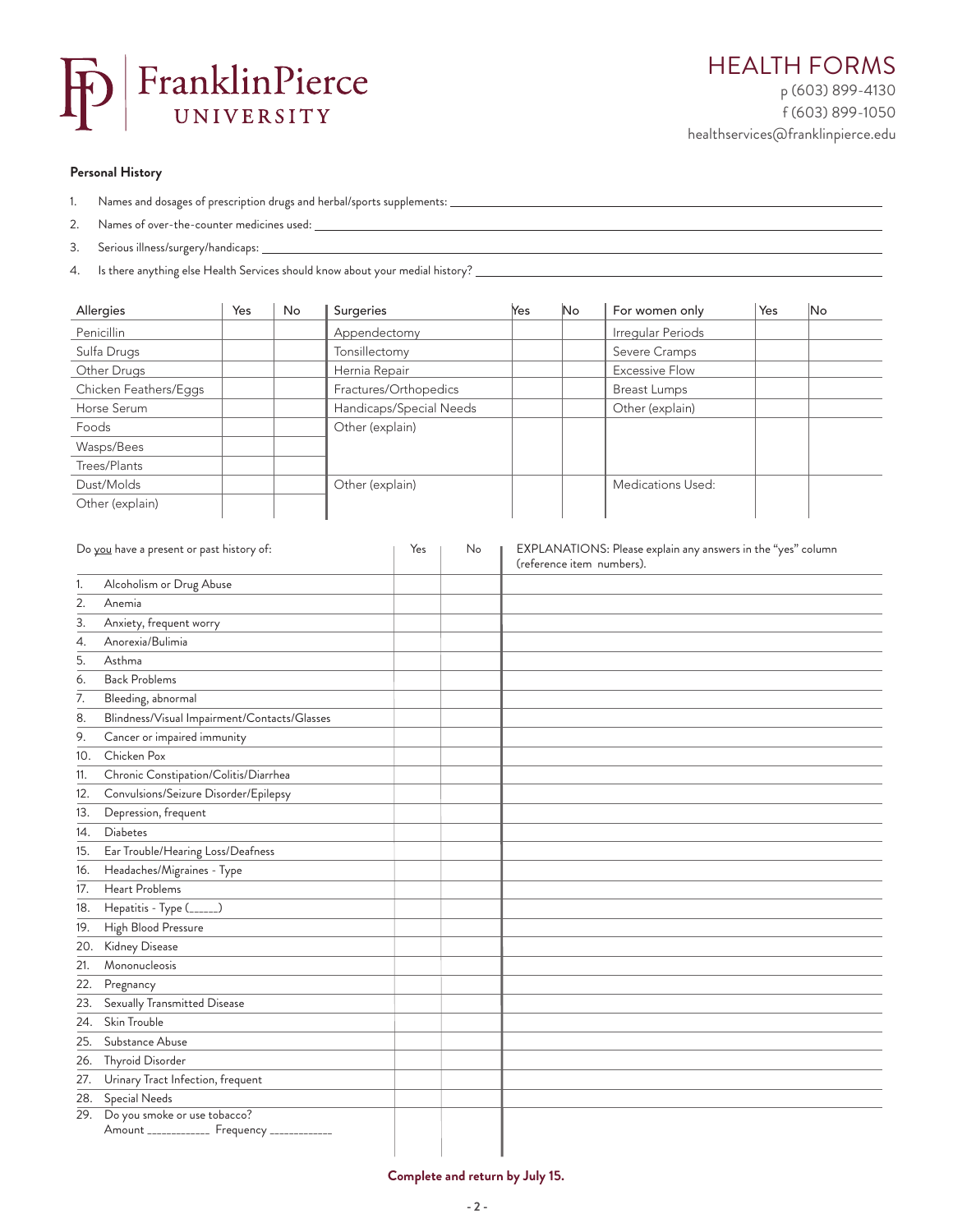

f (603) 899-1050 healthservices@franklinpierce.edu

<u> 1989 - Johann Barn, mars ann an t-Amhain Aonaich an t-Aonaich an t-Aonaich ann an t-Aonaich ann an t-Aonaich</u>

## **Personal History (continued)**

- 1. If you drink alcoholic beverages, how many per day or week?
- 2. Do you use street drugs, if so what type? \_\_\_\_\_\_\_\_\_\_\_\_\_\_\_\_\_\_\_\_\_\_\_\_\_\_\_\_\_\_\_\_\_\_\_
- 3. Do you exercise: Activity level: □ Low □ Moderate □ Strenuous If yes, type: \_\_\_\_\_\_\_\_\_\_\_\_\_\_\_\_\_\_\_\_
- 4. Have you had mental health counseling? Is so, when and how long?

5. Do you consider yourself to be in: □ good □ fair □ poor health?

## Family Medical History

| Family Member                                                  | Age |     | State of Health | Occupation   | Age at Death                     | Cause of Death                                                                                                                                                                                                                 |
|----------------------------------------------------------------|-----|-----|-----------------|--------------|----------------------------------|--------------------------------------------------------------------------------------------------------------------------------------------------------------------------------------------------------------------------------|
| Father                                                         |     |     |                 |              |                                  |                                                                                                                                                                                                                                |
| Mother                                                         |     |     |                 |              |                                  |                                                                                                                                                                                                                                |
| <b>Brothers/Sisters</b>                                        |     |     |                 |              |                                  |                                                                                                                                                                                                                                |
| Stepbrothers/Sisters                                           |     |     |                 |              |                                  |                                                                                                                                                                                                                                |
|                                                                |     |     |                 |              |                                  |                                                                                                                                                                                                                                |
|                                                                |     |     |                 |              |                                  |                                                                                                                                                                                                                                |
|                                                                |     |     |                 |              |                                  |                                                                                                                                                                                                                                |
|                                                                |     |     |                 |              |                                  |                                                                                                                                                                                                                                |
|                                                                |     |     |                 |              |                                  | Phone No.: The contract of the contract of the contract of the contract of the contract of the contract of the contract of the contract of the contract of the contract of the contract of the contract of the contract of the |
|                                                                |     |     |                 |              |                                  |                                                                                                                                                                                                                                |
|                                                                |     |     |                 |              |                                  |                                                                                                                                                                                                                                |
| Do any immediate members of your family<br>have the following? |     | Yes | No              | Relationship | column (reference item numbers). | EXPLANATIONS: Please explain any answers in the "yes"                                                                                                                                                                          |
| Alcoholism or Drug Abuse<br>1.                                 |     |     |                 |              |                                  |                                                                                                                                                                                                                                |
| Allergies<br>2.                                                |     |     |                 |              |                                  |                                                                                                                                                                                                                                |
| Asthma<br>3.                                                   |     |     |                 |              |                                  |                                                                                                                                                                                                                                |
| Convulsions/Seizures<br>4.                                     |     |     |                 |              |                                  |                                                                                                                                                                                                                                |
| Depression<br>5.                                               |     |     |                 |              |                                  |                                                                                                                                                                                                                                |
| <b>Diabetes</b><br>6.                                          |     |     |                 |              |                                  |                                                                                                                                                                                                                                |
| Headaches/Migraines<br>7.                                      |     |     |                 |              |                                  |                                                                                                                                                                                                                                |
| Heart Disease<br>8.                                            |     |     |                 |              |                                  |                                                                                                                                                                                                                                |
| High Blood Pressure<br>9.                                      |     |     |                 |              |                                  |                                                                                                                                                                                                                                |
| High Cholesterol<br>10.                                        |     |     |                 |              |                                  |                                                                                                                                                                                                                                |
| Kidney Disease<br>11.                                          |     |     |                 |              |                                  |                                                                                                                                                                                                                                |
| Lung Disease/TB<br>12.                                         |     |     |                 |              |                                  |                                                                                                                                                                                                                                |
|                                                                |     |     |                 |              |                                  |                                                                                                                                                                                                                                |

## ☐ **I have reviewed all of the information contained in this Health Form. It is true and accurate to the best of my knowledge.**

| STUDENT SIGNATURE | DATE |
|-------------------|------|
|                   |      |
|                   |      |

**- 3 -**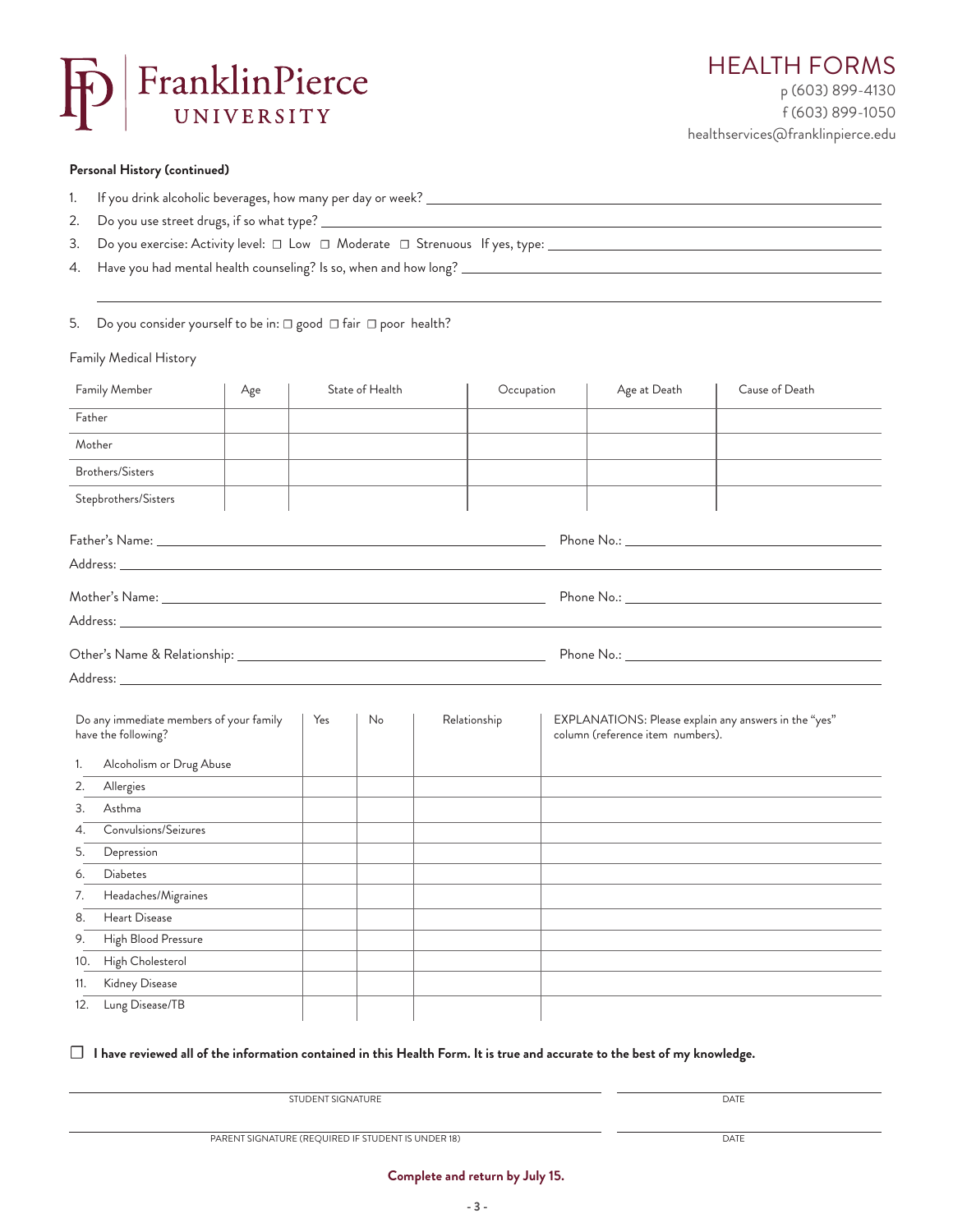

#### **151:21 Patient Bill of Rights**

The policy describing the rights and responsibilities of each patient admitted to a facility, except those admitted by a home health care provider, shall include, as a minimum, the following:

- I. The patient shall be treated with consideration, respect, and full recognition of the patient's dignity and individuality, including privacy in treatment and personal care and including being informed of the name, licensure status, and staff position of all those with whom the patient has contact, pursuant to RSA 151:3-b.
- II. The patient shall be fully informed of a patient's rights and responsibilities and of all procedures governing patient conduct and responsibilities. This information must be provided orally and in writing before or at admission, except for emergency admissions. Receipt of the information must be acknowledged by the patient in writing. When a patient lacks the capacity to make informed judgments the signing must be by the person legally responsible for the patient.
- III. The patient shall be fully informed in writing in language that the patient can understand, before or at the time of admission and as necessary during the patient's stay, of the facility's basic per diem rate and of those services included and not included in the basic per diem rate. A statement of services that are not normally covered by medicare or medicaid shall also be included in this disclosure.
- IV. The patient shall be fully informed by a health care provider of his or her medical condition, health care needs, and diagnostic test results, including the manner by which such results will be provided and the expected time interval between testing and receiving results, unless medically inadvisable and so documented in the medical record, and shall be given the opportunity to participate in the planning of his or her total care and medical treatment, to refuse treatment, and to be involved in experimental research upon the patient's written consent only. For the purposes of this paragraph "health care provider'' means any person, corporation, facility, or institution either licensed by this state or otherwise lawfully providing health care services, including, but not limited to, a physician, hospital or other health care facility, dentist, nurse, optometrist, podiatrist, physical therapist, or psychologist, and any officer, employee, or agent of such provider acting in the course and scope of employment or agency related to or supportive of health care services.
- V. The patient shall be transferred or discharged after appropriate discharge planning only for medical reasons, for the patient's welfare or that of other patients, if the facility ceases to operate, or for nonpayment for the patient's stay, except as prohibited by Title XVIII or XIX of the Social Security Act. No patient shall be involuntarily discharged from a facility because the patient becomes eligible for medicaid as a source of payment.
- VI. The patient shall be encouraged and assisted throughout the patient's stay to exercise the patient's rights as a patient and citizen. The patient may voice grievances and recommend changes in policies and services to facility staff or outside representatives free from restraint, interference, coercion, discrimination, or reprisal.
- VII. The patient shall be permitted to manage the patient's personal financial affairs. If the patient authorizes the facility in writing to assist in this management and the facility so consents, the assistance shall be carried out in accordance with the patient's rights under this subdivision and in conformance with state law and rules.
- VIII. The patient shall be free from emotional, psychological, sexual and physical abuse and from exploitation, neglect, corporal punishment and involuntary seclusion.<br>IX. The patient shall be free from chemical and physic
- The patient shall be free from chemical and physical restraints except when they are authorized in writing by a physician for a specific and limited time necessary to protect the patient or others from injury. In an emergency, restraints may be authorized by the designated professional staff member in order to protect the patient or others from injury. The staff member must promptly report such action to the physician and document same in the medical records.
- X. The patient shall be ensured confidential treatment of all information contained in the patient's personal and clinical record, including that stored in an automatic data bank, and the patient's written consent shall be required for the release of information to anyone not otherwise authorized by law to receive it. Medical information contained in the medical records at any facility licensed under this chapter shall be deemed to be the property of the patient. The patient shall be entitled to a copy of such records upon request. The charge for the copying of a patient's medical records shall not exceed \$15 for the first 30 pages or \$.50 per page, whichever is greater; provided, that copies of filmed records such as radiograms, x-rays, and sonograms shall be copied at a reasonable cost.
- XI. The patient shall not be required to perform services for the facility. Where appropriate for therapeutic or diversional purposes and agreed to by the patient, such services may be included in a plan of care and treatment.
- XII. The patient shall be free to communicate with, associate with, and meet privately with anyone, including family and resident groups, unless to do so would infringe upon the rights of other patients. The patient may send and receive unopened personal mail. The patient has the right to have regular access to the unmonitored use of a telephone.
- XIII. The patient shall be free to participate in activities of any social, religious, and community groups, unless to do so would infringe upon the rights of other patients.
- XIV. The patient shall be free to retain and use personal clothing and possessions as space permits, provided it does not infringe on the rights of other patients.
- XV. The patient shall be entitled to privacy for visits and, if married, to share a room with his or her spouse if both are patients in the same facility and where both patients consent, unless it is medically contraindicated and so documented by a physician. The patient has the right to reside and receive services in the facility with reasonable accommodation of individual needs and preferences, including choice of room and roommate, except when the health and safety of the individual or other patients would be endangered.
- XVI. The patient shall not be denied appropriate care on the basis of race, religion, color, national origin, sex, age, disability, marital status, or source of payment, nor shall any such care be denied on account of the patient's sexual orientation.
- XVII. The patient shall be entitled to be treated by the patient's physician of choice, subject to reasonable rules and regulations of the facility regarding the facility's credentialing process.
- XVIII. The patient shall be entitled to have the patient's parents, if a minor, or spouse, or next of kin, or a personal representative, if an adult, visit the facility, without restriction, if the patient is considered terminally ill by the physician responsible for the patient's care.
- XIX. The patient shall be entitled to receive representatives of approved organizations as provided in RSA 151:28.
- XX. The patient shall not be denied admission to the facility based on medicaid as a source of payment when there is an available space in the facility.
- XXI. Subject to the terms and conditions of the patient's insurance plan, the patient shall have access to any provider in his or her insurance plan network and referral to a provider or facility within such network shall not be unreasonably withheld pursuant to RSA 420-J:8, XIV.

Source. 1981, 453:1. 1989, 43:1. 1990, 18:1-6; 140:2, XI. 1991, 365:10. 1992, 78:1. 1997, 108:6; 331:3- 8. 1998, 199:2; 388:5, 6. 2001, 85:1, eff. Aug. 18, 2001. 2009, 252:1, eff. Sept. 14, 2009. 2013, 265:3, eff. Jan. 1, 2014. 2019, 332:6, eff. Oct. 15, 2019. 2020, 39:61, 62, eff. Jan. 1, 2021.

#### ☐ **I have reviewed all of the information contained in the New Hampshire statute 151:21 Patient Bill of Rights.**

STUDENT SIGNATURE DATE DATE OF THE STUDENT SIGNATURE DATE

PARENT SIGNATURE (REQUIRED IF STUDENT IS UNDER 18) DATE

**Complete and return by July 15.**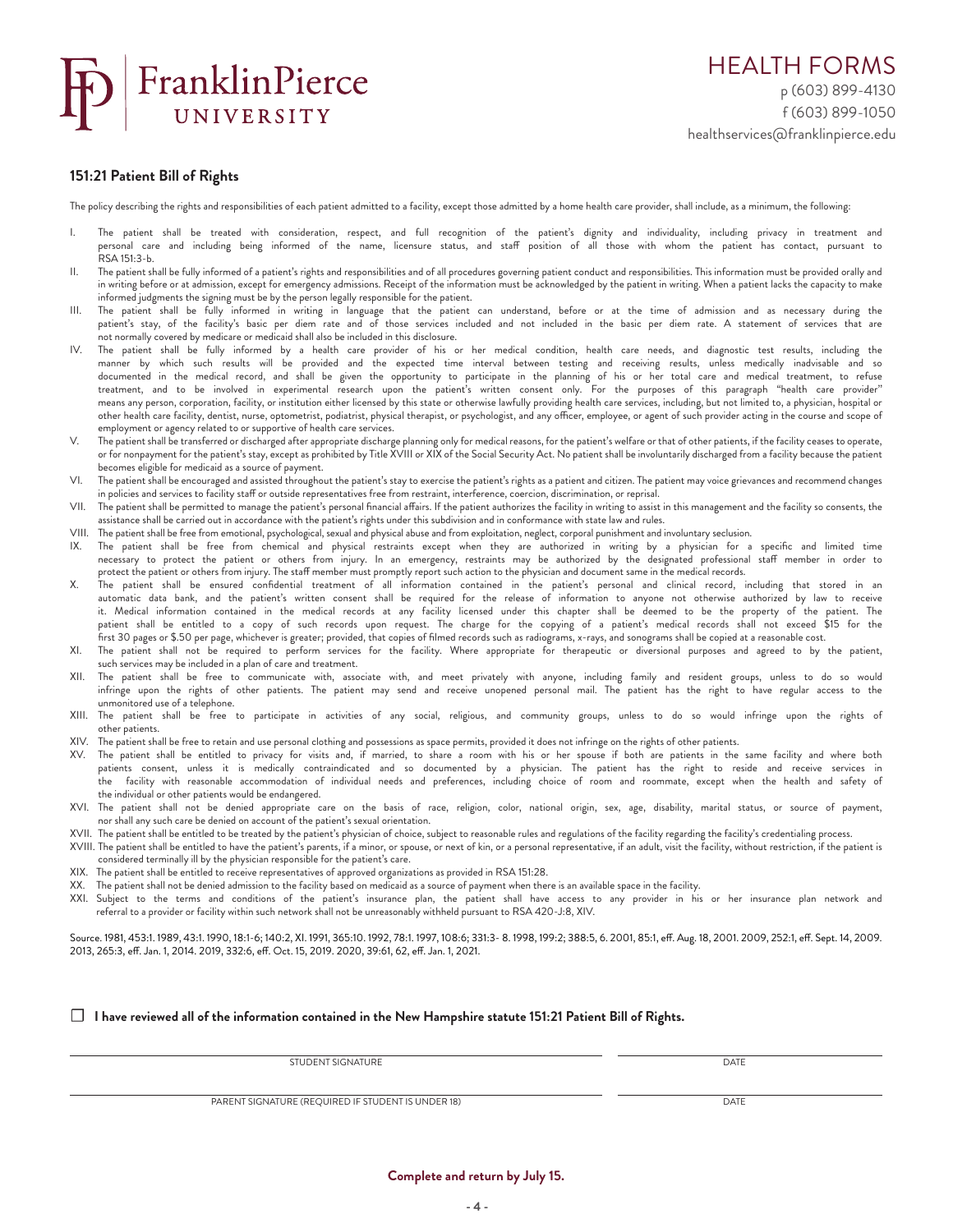

**Physical Form** 

REQU

**Physical Examination to be completed by MD/NP/PA/DO. DUE: JULY 15**

#### MD/NP/PA OR DO TO COMPLETE & SIGN THIS PAGE.

To the examiner: Please complete the Physical Examination below and comment on all pertinent findings and be sure all information is complete.

|                 | Name: the contract of the contract of the contract of the contract of the contract of the contract of the contract of the contract of the contract of the contract of the contract of the contract of the contract of the cont |            |             |                                  |                                                                                                                                                                                                                               | Date of Birth: $\frac{1}{\sqrt{2\pi}}$ |
|-----------------|--------------------------------------------------------------------------------------------------------------------------------------------------------------------------------------------------------------------------------|------------|-------------|----------------------------------|-------------------------------------------------------------------------------------------------------------------------------------------------------------------------------------------------------------------------------|----------------------------------------|
|                 | □ Male □ Female □ Sex assigned at birth □ Transgender □ Non-Binary □ Choose not to disclose                                                                                                                                    |            |             |                                  |                                                                                                                                                                                                                               |                                        |
|                 |                                                                                                                                                                                                                                |            |             |                                  |                                                                                                                                                                                                                               |                                        |
|                 |                                                                                                                                                                                                                                |            |             |                                  |                                                                                                                                                                                                                               |                                        |
|                 |                                                                                                                                                                                                                                |            |             |                                  |                                                                                                                                                                                                                               |                                        |
| Vision:         | With/Without glasses: Right 20/_______ Left 20/______                                                                                                                                                                          |            |             |                                  |                                                                                                                                                                                                                               |                                        |
|                 | Hearing: Right Normal □ Yes □ No                                                                                                                                                                                               |            |             | Left Normal $\Box$ Yes $\Box$ No | Hearing Aid? □ Yes □ No                                                                                                                                                                                                       |                                        |
|                 |                                                                                                                                                                                                                                |            |             |                                  |                                                                                                                                                                                                                               |                                        |
|                 |                                                                                                                                                                                                                                |            |             |                                  |                                                                                                                                                                                                                               |                                        |
|                 |                                                                                                                                                                                                                                |            |             |                                  |                                                                                                                                                                                                                               |                                        |
| No.             | System                                                                                                                                                                                                                         | <b>WNL</b> | Abn         | Briefly describe abnormality     |                                                                                                                                                                                                                               |                                        |
| 1.              | Skin                                                                                                                                                                                                                           | $\Box$     | $\Box$      |                                  | the control of the control of the control of the control of the control of the control of the control of the control of the control of the control of the control of the control of the control of the control of the control |                                        |
| 2.              | Eyes                                                                                                                                                                                                                           | □          | $\Box$      |                                  |                                                                                                                                                                                                                               |                                        |
| 3.              | Ears                                                                                                                                                                                                                           | □          | $\Box$      |                                  |                                                                                                                                                                                                                               |                                        |
| 4.              | Nose, throat                                                                                                                                                                                                                   | □          | $\Box$      |                                  |                                                                                                                                                                                                                               |                                        |
| 5.              | Neck, thyroid                                                                                                                                                                                                                  | □          | $\Box$      |                                  |                                                                                                                                                                                                                               |                                        |
| 6.              | Lymphatics                                                                                                                                                                                                                     | □          | $\Box$      |                                  |                                                                                                                                                                                                                               |                                        |
| 7.              | Chest, Breasts, Lungs                                                                                                                                                                                                          | □          | $\Box$      |                                  |                                                                                                                                                                                                                               |                                        |
| 8.              | Heart, rate/rhythm/sounds                                                                                                                                                                                                      | □          | □           |                                  |                                                                                                                                                                                                                               |                                        |
| 9.              | Abdomen                                                                                                                                                                                                                        | □          | $\Box$      |                                  |                                                                                                                                                                                                                               |                                        |
| 10.             | Genitalia, Rectal                                                                                                                                                                                                              | □          | $\Box$      |                                  |                                                                                                                                                                                                                               |                                        |
| 11.             | Extremities, back, spine                                                                                                                                                                                                       | □          | $\Box$      |                                  |                                                                                                                                                                                                                               |                                        |
| 12.             | Neurological                                                                                                                                                                                                                   | $\Box$     | $\Box$      |                                  |                                                                                                                                                                                                                               |                                        |
| 13.             | Psychological                                                                                                                                                                                                                  | $\Box$     | $\Box$      |                                  |                                                                                                                                                                                                                               |                                        |
|                 | The applicant is in $\Box$ excellent $\Box$ good $\Box$ poor health.                                                                                                                                                           |            |             |                                  |                                                                                                                                                                                                                               |                                        |
|                 | Targeted TB Skin Testing: □ Med-to-High risk (exposure to TB; born, lived, travel to TB endemic countries; medical risk factors):<br>Date of PPD: ____; Results: ____mm. □ Low risk (no PPD done)                              |            |             |                                  |                                                                                                                                                                                                                               |                                        |
| JIRED!          | <b>Provider Contact Information:</b>                                                                                                                                                                                           |            |             |                                  |                                                                                                                                                                                                                               |                                        |
| Print Name:     | <u> 1989 - John Stein, Amerikaansk konstantinopler († 1989)</u>                                                                                                                                                                |            |             |                                  |                                                                                                                                                                                                                               | <b>MD/NP/PA/DO</b>                     |
|                 | STREET ADDRESS                                                                                                                                                                                                                 |            | <b>CITY</b> |                                  | <b>STATE</b>                                                                                                                                                                                                                  | ZIP                                    |
| Office Phone: ( | $\overline{a}$                                                                                                                                                                                                                 |            |             | Fax: (                           | $\overline{a}$                                                                                                                                                                                                                |                                        |
|                 |                                                                                                                                                                                                                                |            |             |                                  |                                                                                                                                                                                                                               |                                        |
|                 |                                                                                                                                                                                                                                |            |             |                                  |                                                                                                                                                                                                                               |                                        |

**Complete and return by July 15.**